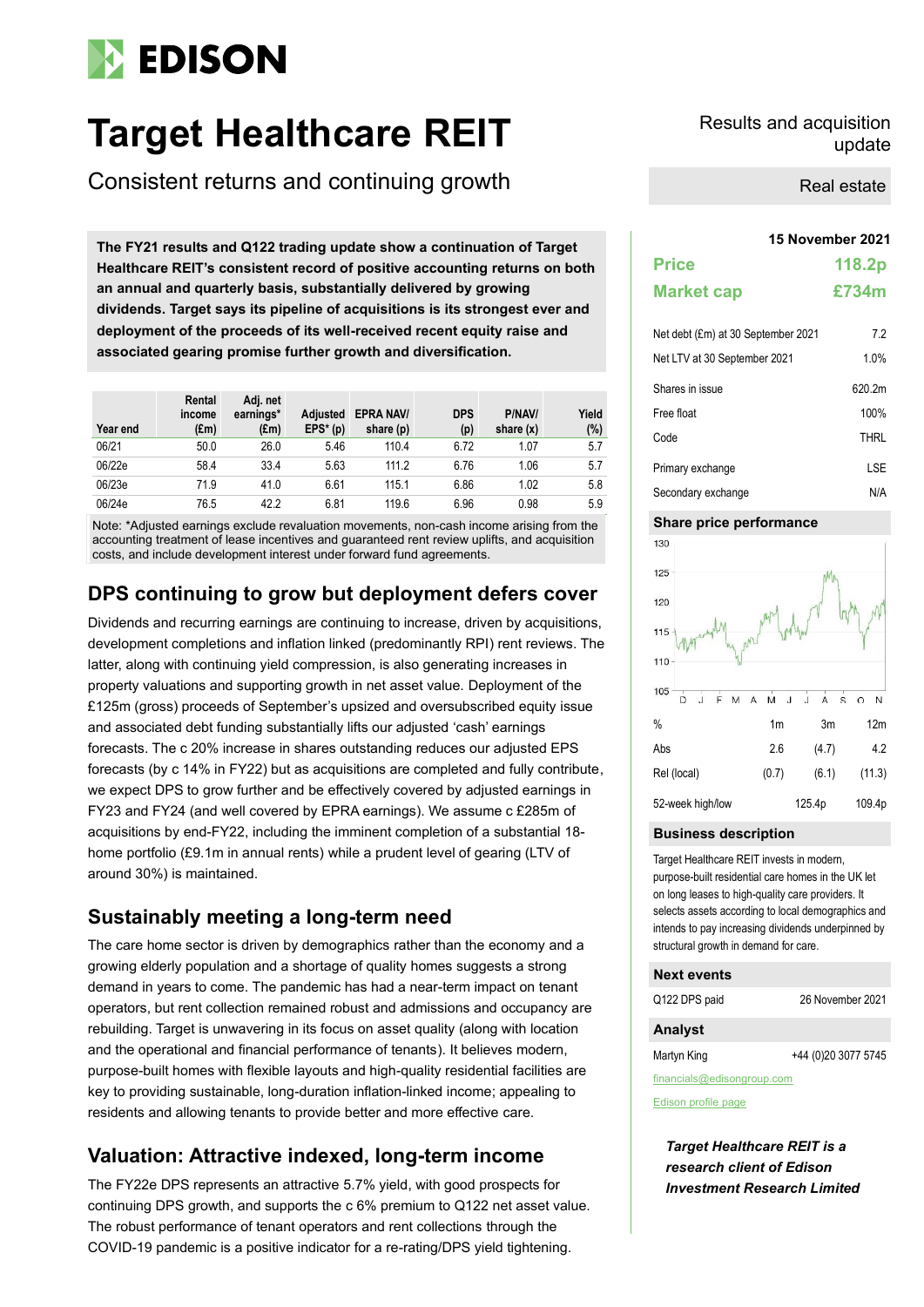

### **Consistent and continuing growth**

In this note we discuss recent financial and operational performance and our expectations for capital deployment and portfolio growth and diversification. Target completed a substantial wellreceived, upsized and oversubscribed £125m (gross) equity raise in September, ahead of results for the year to 30 June 2021 (FY21) on 20 October. It has since provided an update on the three months that ended 30 September 2021 (Q122). Dividends and recurring earnings have continued to increase, driven by acquisitions, development completions and inflation linked (predominantly RPI) rent reviews. The latter, along with continuing yield compression, is also generating increases in property valuations and supporting growth in net asset value. With its equity raising, Target reported a strong £230m acquisition pipeline ('its strongest ever') across 24 modern, purpose-built care homes, with contracted rents of £12.9m reflected in an expected weighted average net initial yield of 5.6%. This provides us with comfort that the proceeds of the equity raise and associated capital raise will be deployed fairly swiftly and the investment manager can continue to identify attractive investment opportunities despite the continuing compression of market yields. We begin this report with a review of recent financial performance.

|                                                           | <b>FY21</b> |        | <b>FY20</b>       |             | <b>FY21/FY20</b> |                   |                   | <b>Edison FY21e</b> |  |
|-----------------------------------------------------------|-------------|--------|-------------------|-------------|------------------|-------------------|-------------------|---------------------|--|
| £m unless stated otherwise                                | <b>IFRS</b> | Adj.   | Adj.<br>Earnings* | <b>IFRS</b> | Adjustme<br>nts  | Adj.<br>Earnings* | Adj.<br>Earnings* | Adj.<br>Earnings*   |  |
| Rent revenue                                              | 41.2        |        | 41.2              | 36.0        |                  | 36.0              | 14.4%             | 40.7                |  |
| Income from guaranteed rent reviews & lease<br>incentives | 8.7         | (8.7)  | 0.0               | 8.2         | (8.2)            | 0.0               |                   |                     |  |
| <b>Total revenue</b>                                      | 50.0        | (8.7)  | 41.2              | 44.3        | (8.2)            | 36.0              | 14.4%             | 40.7                |  |
| Investment management fee                                 | (5.8)       |        | (5.8)             | (5.3)       |                  | (5.3)             | 10.1%             | (5.9)               |  |
| Credit loss allowance & bad debts                         | (2.7)       |        | (2.7)             | (2.1)       |                  | (2.1)             |                   | (2.9)               |  |
| Other expenses                                            | (2.6)       |        | (2.6)             | (2.2)       | 0.0              | (2.2)             | 20.8%             | (2.5)               |  |
| Operating profit before property gains/(losses)           | 38.9        | (8.7)  | 30.1              | 34.7        | (8.2)            | 26.5              | 13.7%             | 29.5                |  |
| Realised/unrealised gains/(losses) on properties          | 10.8        | (10.8) | 0.0               | 2.3         | (2.3)            | 0.0               |                   |                     |  |
| <b>Operating profit</b>                                   | 49.6        | (19.5) | 30.1              | 37.0        | (10.6)           | 26.5              | 13.7%             | 29.5                |  |
| Net finance cost                                          | (5.7)       | 0.9    | (4.8)             | (5.4)       | 1.1              | (4.3)             | 12.5%             | (4.3)               |  |
| Development interest under forward fund agreements        | 0.0         | 0.6    | 0.6               | 0.0         | 1.0              | 1.0               | $-33.6%$          | 0.9                 |  |
| Net earnings                                              | 43.9        | (17.9) | 26.0              | 31.6        | (8.4)            | 23.2              | 12.0%             | 26.1                |  |
| Other data:                                               |             |        | <b>FY21</b>       |             |                  | <b>FY20</b>       | <b>FY21/FY20</b>  |                     |  |
| IFRS EPS (p)                                              |             |        | 9.23              |             |                  | 7.18              | 28.5%             |                     |  |
| EPRA EPS (p)                                              |             |        | 7.16              |             |                  | 6.92              | 3.5%              |                     |  |
| Adjusted EPS (p)                                          |             |        | 5.46              |             |                  | 5.27              | 3.5%              |                     |  |
| DPS declared (p)                                          |             |        | 6.72              |             |                  | 6.68              | 0.6%              |                     |  |
| Dividend cover - EPRA earnings                            |             |        | 1.05              |             |                  | 1.00              |                   |                     |  |
| Dividend cover - Adjusted earnings                        |             |        | 0.80              |             |                  | 0.76              |                   |                     |  |
| IFRS NAV per share (p)                                    |             |        | 110.5             |             |                  | 108.0             | 2.3%              |                     |  |
| EPRA NTA per share (p)                                    |             |        | 110.4             |             |                  | 108.1             | 2.2%              | 108.1               |  |
| EPRA NTA total return/accounting total return             |             |        | 8.4%              |             |                  | 6.8%              |                   | 6.4%                |  |
| Investment properties                                     |             |        | 677.5             |             |                  | 610.1             | 11.1%             |                     |  |
| <b>Borrowings</b>                                         |             |        | 130.0             |             |                  | 152.0             |                   |                     |  |
| Cash                                                      |             |        | 21.1              |             |                  | 36.4              |                   |                     |  |
| Gross LTV                                                 |             |        | 19.2%             |             |                  | 24.9%             |                   |                     |  |

#### **Exhibit 1: Summary of FY21 financial performance**

Source: Target Healthcare REIT, Edison Investment Research

FY21 adjusted earnings were very close to our forecast and EPRA NTA and EPRA NTA total return were both above our forecast, driven by a stronger revaluation movement in H221. Adjusted earnings increased by 12% with strong revenue growth partly offset by credit loss provisions and bad debt charges relating to the small number of struggling tenants that have responded positively to active asset as discussed below. Equity raising to fund continuing asset growth held back earnings in per-share terms but cash-dividend cover improved and we expect full cover of progressive distributions as acquisitions/commitments (past and prospective) fully contribute.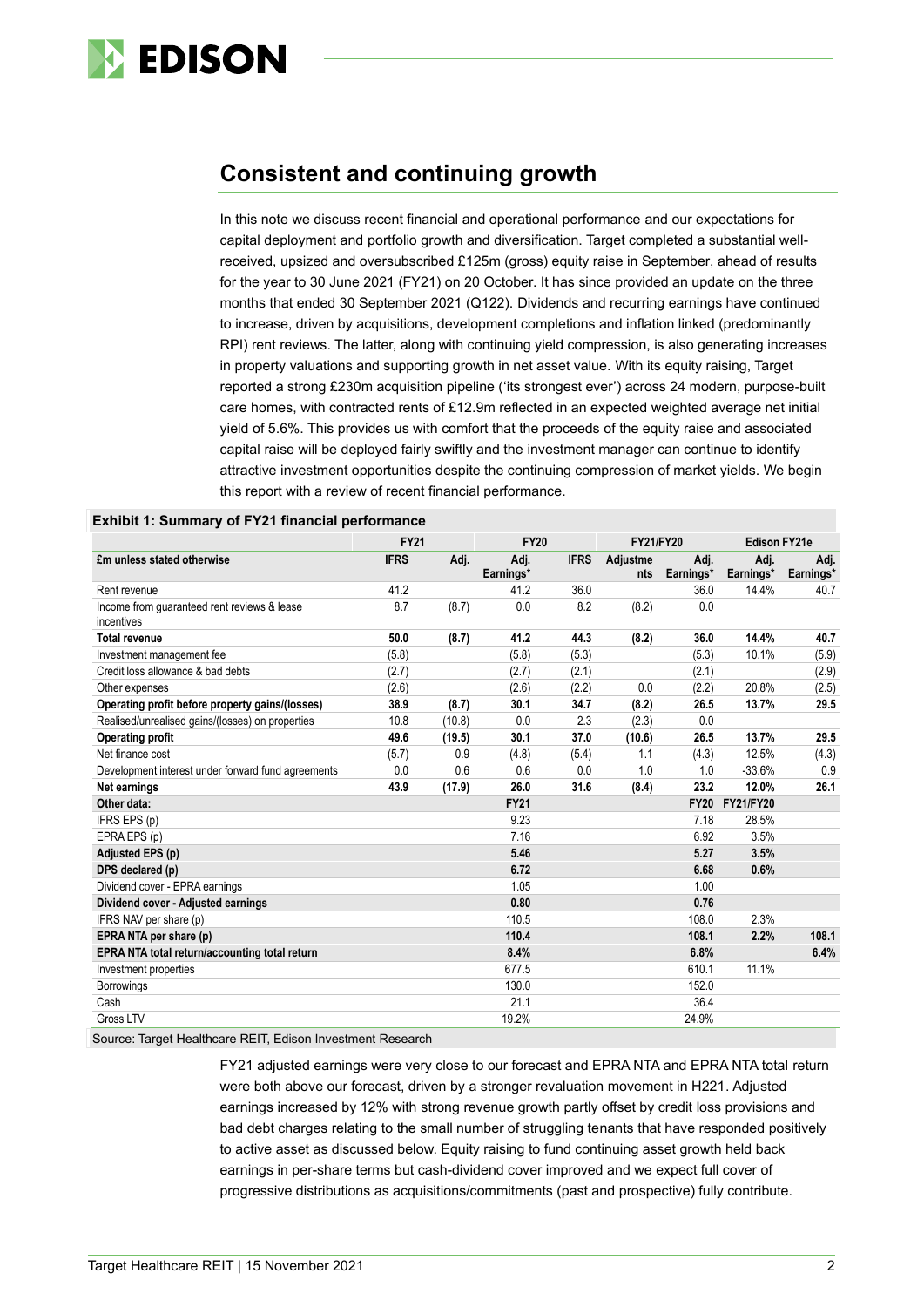

Key features of the FY21 results included:

- Contracted rental income increased by 5.6% to £41.2m (and reached £43.2m by end-Q122, including the completion of two forward funded pre-let developments, acquisitions, and indexed rent uplifts). FY21 like-for-like rent growth of 0.1% was held by back by the re-tenanting of one home (see below) and relatively lower inflation for much of the period. Q122 growth included a 0.6% like-for-like uplift, with completed rent reviews showing an average 3.3% increase.
- ◼ Adjusted cash rental income (excluding non-cash IFRS smoothing adjustments) increased c £4.2m, or c 14% year on year, and total adjusted revenue by c 13%.
- Total expenses increased by £1.6m or c 16%, within which investment management fees increased by £0.5m or c 10%, in line with average net assets, and other administrative expenses increased by £0.5m or c 22%, reflecting the growth in business, equity raising, and fees associated with asset management initiatives, particularly aimed at the small number of struggling operators. Provisions for doubtful rental income also increased by c £0.5m to £2.7m.
- Interest expense increased with average borrowing through the year, although period-end debt was lower as equity proceeds were temporarily used to repay flexible debt.
- Lower interest income under forward-funding agreements reflected a lower average balance of funding extended in the period.
- Adjusted earnings increase by £2.8m or c 12% to £26.0m or adjusted EPS of 5.46p (FY20: 5.27p). The average number of shares was 8% higher in FY21. Not shown in Exhibit 1, EPRA earnings (which unlike adjusted earnings includes IFRS rent smoothing but excludes interest in respect of forward funding agreements) increased at a similar rate to £34.0m (FY20: £30.5m) or EPS of 7.16p (FY20: 6.92p).
- The EPRA cost ratio improved to 16.9% (FY20: 20.1%) and on the company's adjusted earnings basis the cost ratio was 20.1% (FY20: 25.7%). The total expense ratio (TER) was 1.55%, slightly above the FY20 level of 1.51% due to the increased equity base, yet to be fully deployed on a geared basis.
- DPS increased by 0.6% to 6.72p and was 105% covered on an EPRA basis and 80% covered by adjusted 'cash' earnings. A Q122 DPS of 1.69p has been declared, in line with the increased FY22 DPS target of 6.76p (+0.6%).
- IFRS earnings and net asset value included £9.4m of net unrealised gains on investment properties and held for sale assets and £1.3m of realised gains on disposal. On a like-for-like basis, valuations increased by 3.5%, a combination of rental growth and a compression in the EPRA topped up net initial yield to 5.83% from 6.04% at end-FY20. The Q122 portfolio value increased by 0.7% on a like-for-like basis, with the EPRA-topped up net initial yield compressing slightly to 5.82%.
- EPRA net tangible assets per share (EPRA NTA) increased 2.3% to 110.4p and including DPS paid the total return was 8.4%. <sup>1</sup> Q122 EPRA NTA per share increased 0.8% to 111.3% with a quarterly total return of 2.3%.

<sup>1</sup>Dividends added back but not reinvested. On the company basis, including reinvestment of dividends, the total return was 8.8% in FY21 and 2.3% in Q122.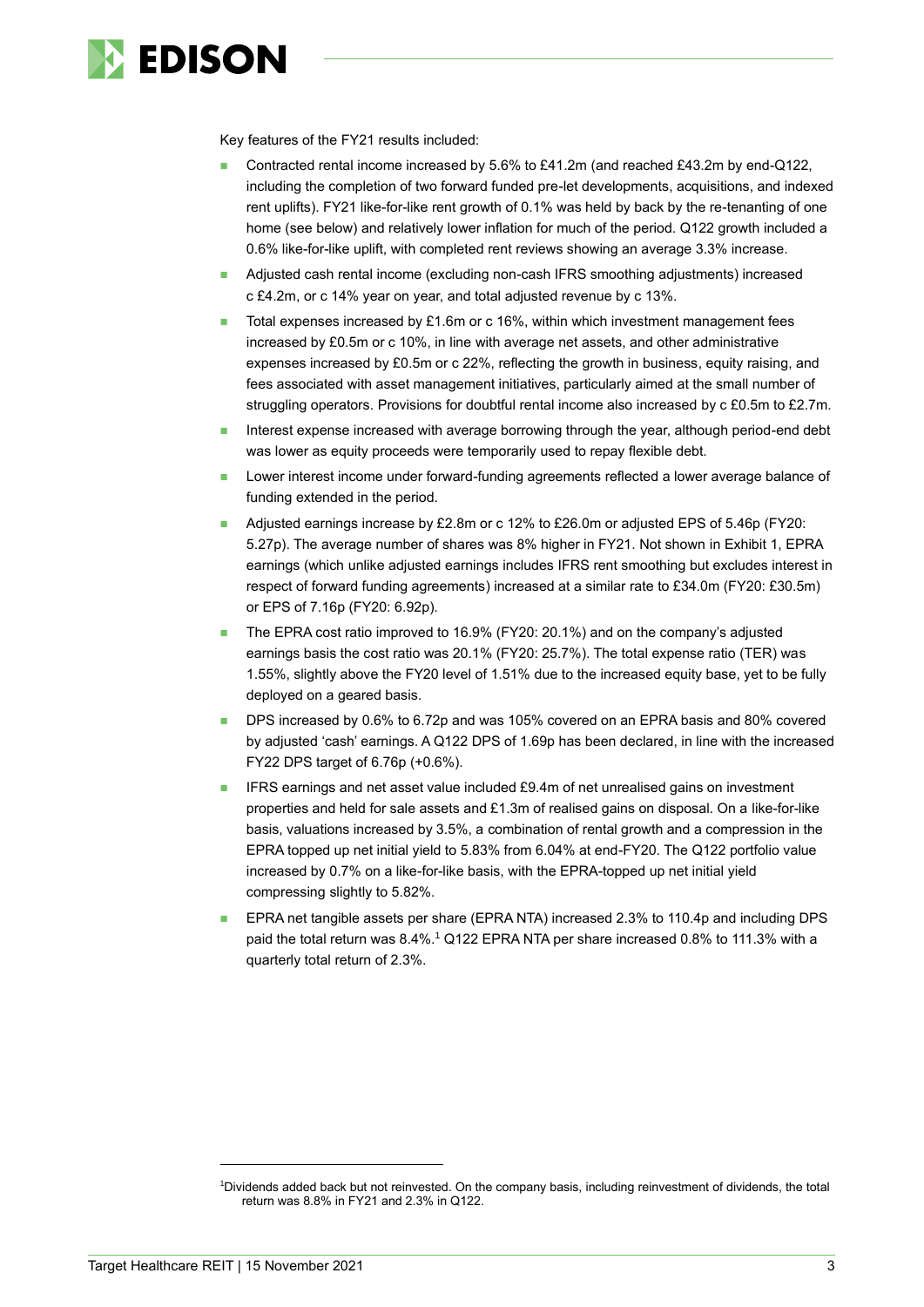

| Exhibit 2: Q122 EPRA NTA development              |       |                                                                            |  |  |  |  |  |  |  |
|---------------------------------------------------|-------|----------------------------------------------------------------------------|--|--|--|--|--|--|--|
| Pence per share                                   |       | <b>Notes</b>                                                               |  |  |  |  |  |  |  |
| EPRA NTA at 30 June 2021                          | 110.4 |                                                                            |  |  |  |  |  |  |  |
| Revaluation gains                                 | 0.9   |                                                                            |  |  |  |  |  |  |  |
| Acquisition costs                                 | (0.1) |                                                                            |  |  |  |  |  |  |  |
| Net impact of equity issuance at a premium to NTA | 0.4   |                                                                            |  |  |  |  |  |  |  |
| Movement in revenue reserve                       |       | 1.1 EPRA earnings excluding IFRS rent smoothing.                           |  |  |  |  |  |  |  |
| 4th FY21 interim dividend paid                    |       | (1.4) Q421 DPS of 1.68p divided by the endQ122 increased number of shares. |  |  |  |  |  |  |  |
| EPRA NTA at 30 June 2021                          | 111.3 |                                                                            |  |  |  |  |  |  |  |
| $\sim$ $\tau$ $\cdots$ $\sim$ $\sim$              |       |                                                                            |  |  |  |  |  |  |  |

Source: Target Healthcare REIT

## **Portfolio and asset management developments**

Target's portfolio continues to grow and at 30 September 2021 (end-Q122) was valued at £702.7m, comprising 79 properties (of which 76 operational and three pre-let forward-funded developments), let to 28 individual tenants (the largest, Ideal Carehomes, representing c 13% of the total). Two of the four assets under development at end-FY21 reached practical completion during Q122 (Rudheath, Cheshire and Droitwich Spa, Worcestershire) and one was acquired, in Holt, Norfolk, with a maximum commitment of £12.8m. Also during Q122, Target acquired a completed home in Liverpool for £5.5m (including costs).

#### **Exhibit 3: Portfolio summary**

|                                  | Sep-21     | <b>Jun 21</b> | <b>Dec-20</b>    | <b>Jun-20</b> |
|----------------------------------|------------|---------------|------------------|---------------|
|                                  | Q122       | FY21          | H <sub>121</sub> | <b>FY20</b>   |
| Properties                       | 79         | 77            | 76               | 73            |
| <b>Beds</b>                      | 5.474      | 5,331         | 5.277            | 5,073         |
| <b>Tenants</b>                   | 28         | 28            | 27               | 27            |
| Contracted rent (£m)             | 43.2       | 41.2          | 40.6             | 39            |
| Portfolio value (£m)             | 702.7      | 684.8         | 647.7            | 617.6         |
| WAULT*                           | 28.8 years | 28.8 years    | 28.7 years       | 29.0 years    |
| EPRA Topped-up net initial yield | 5.82%      | 5.83%         | 5.97%            | 6.04%         |

Source: Target Healthcare REIT. Note: \*Weighted average unexpired lease term.

Since end-Q22, an additional pre-let forward-funded asset has been acquired in Weymouth, Dorset for a maximum consideration of £14.3m.

### **Resilient through the COVID-19 pandemic**

The COVID-19 pandemic has had a financial impact on Target's tenant operators, especially due to curtailed admissions and reduced occupancy, although this has recently begun to normalise. In total, 95% of FY21 rents have been collected and rent cover<sup>2</sup> for mature homes (those that have had the same operator for a three-year period or more, therefore excluding newly developed homes not yet stabilised) was 1.5x compared with the c 1.6x that Target expects during normal trading conditions. The robustness of rent cover during a difficult trading period for tenant operators was partly attributable to the temporary government support that was put in place to support a vital service. Excluding this, Target estimates rent cover dipped to 1.2x but expects a return to 1.6x or more as trading conditions normalise. Setting rents at the right level is key to the sustainability of income and Target believes rent cover of 1.6x provides sufficient flexibility to allow for variances in occupancy and operational performance. As shown in Exhibit 4 it is consistent with rent costs at c 20% of revenues for the typical home.

<sup>&</sup>lt;sup>2</sup>Rent cover is a key measure for measuring the underlying profitability of tenants and the sustainability of rents. The ratio tracks operational cash earnings at the home level (before rent) with the agreed rent and is presented on a rolling 12-month basis.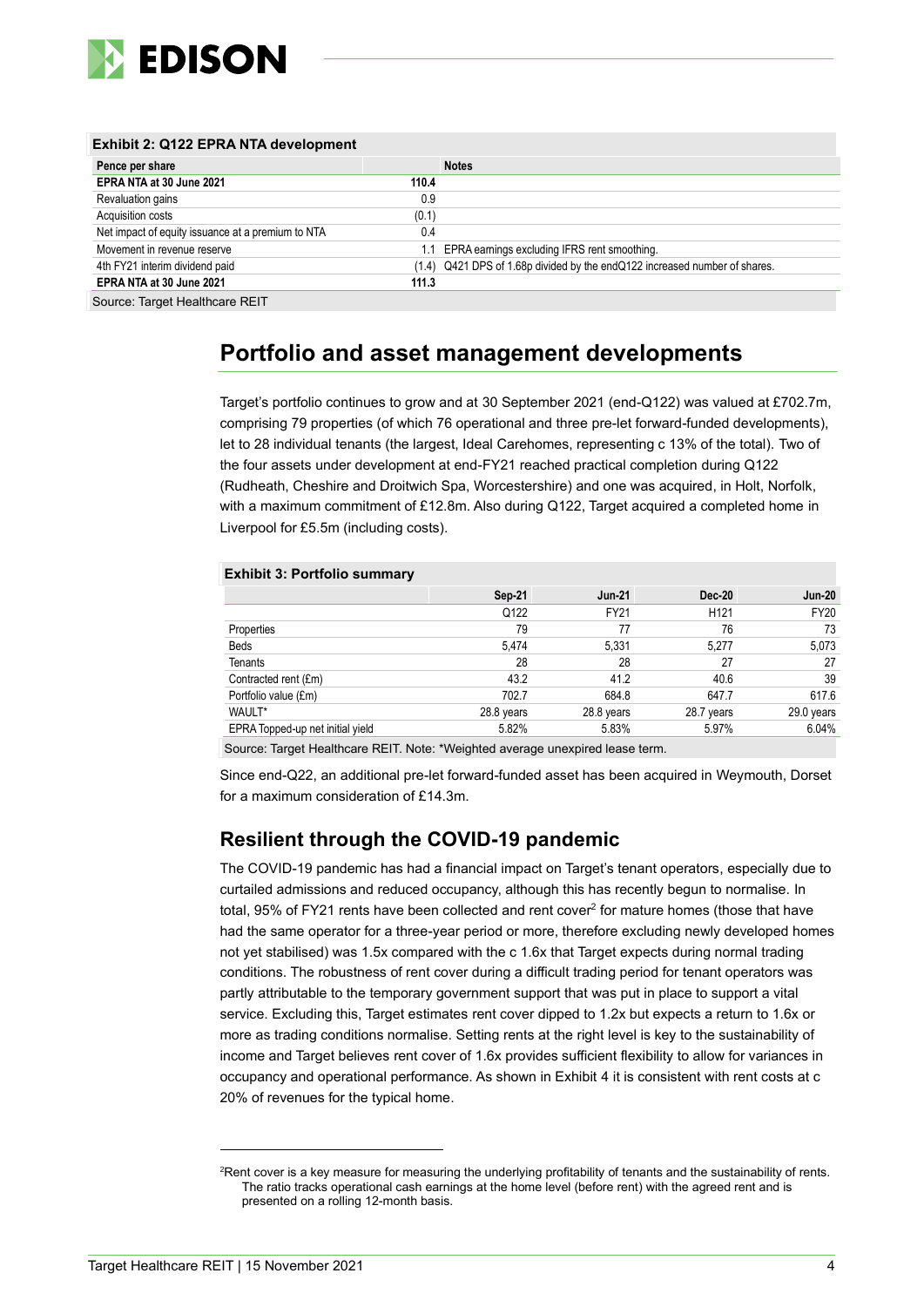

|                                                                                                          | Exhibit 4: Illustrative revenue and cost structure as a basis for 1.6x rent cover |  |  |  |  |  |  |  |  |
|----------------------------------------------------------------------------------------------------------|-----------------------------------------------------------------------------------|--|--|--|--|--|--|--|--|
| Split of revenues/costs                                                                                  |                                                                                   |  |  |  |  |  |  |  |  |
| Private fees                                                                                             | 75                                                                                |  |  |  |  |  |  |  |  |
| Local authority fees                                                                                     | 25                                                                                |  |  |  |  |  |  |  |  |
| <b>Total income</b>                                                                                      | 100                                                                               |  |  |  |  |  |  |  |  |
| Direct costs                                                                                             | (57)                                                                              |  |  |  |  |  |  |  |  |
| Gross margin                                                                                             | 43%                                                                               |  |  |  |  |  |  |  |  |
| Overheads                                                                                                | (11)                                                                              |  |  |  |  |  |  |  |  |
| <b>EBITDARM*</b>                                                                                         | 32                                                                                |  |  |  |  |  |  |  |  |
| Rent                                                                                                     | (20)                                                                              |  |  |  |  |  |  |  |  |
| EBITDAM**                                                                                                | 12                                                                                |  |  |  |  |  |  |  |  |
| Cornear Tennet Haeltheans DEIT Nictor & Feminence before interest planneristics, and other than next and |                                                                                   |  |  |  |  |  |  |  |  |

Source: Target Healthcare REIT. Note: \*Earnings before interest, depreciation, amortisation, rent and management costs or home level cash earnings before rent. \*\*Home level cash earnings after rent.

Across the portfolio, COVID-19 case numbers have been very low in recent months, supported by the vaccination programme and easing of restrictions on home visits, with tenant operators reporting an increase in occupancy as admissions normalise. Having dipped by more than 10 percentage points to a little under 70% at the low point earlier in 2021, occupancy for mature homes improved by c five percentage points in Q122 and by a further c two percentage points in Q222, with strong enquiry levels from potential residents.

Most of the recent and ongoing rent arrears relate primarily to two tenants across four of the homes and, although not helped by the pandemic, reflect more fundamental performance issues. Asset management initiatives aimed at addressing these were delayed by the physical restrictions in place during the lockdowns but have recently completed. For one tenant, a new operator of two immature homes, trading performance has improved. For one of these homes, rents have been paid monthly in full since December 2020 and for the other home rent has been partially paid and Target expects the tenant to commence paying rent in full during Q4 2021. The position with the other tenant has been resolved with outstanding rents partially settled and the homes re-tenanted. The first re-tenanting occurred during FY21, providing an immediate valuation and net rental income uplift and the second has recently completed at a similar rent and short rent-free period to cover capex mitigated by a lengthened lease.

### **Consistent returns**

The resilience of Target's strategy has been reflected in consistently positive accounting returns<sup>3</sup> since IPO in January 2013, on both a quarterly and annual basis up to 30 September 2021 (end-Q122). The cumulative total return (adjusted for dividends paid but not assuming reinvestment of dividends) over the period has been 67.7% or an average annualised rate of 6.1%. Dividends have accounted for c 80% of the total. On the dividend reinvested basis reported by Target, the annualised total return to 30 June 2021 was 7.8%. Most recently, Q122 showed a return on 2.3% (2.4% assuming dividend reinvestment).

| Exhibit 5: NAV total return record |              |             |             |             |             |             |             |             |       |            |  |  |
|------------------------------------|--------------|-------------|-------------|-------------|-------------|-------------|-------------|-------------|-------|------------|--|--|
|                                    | <b>FY14*</b> | <b>FY15</b> | <b>FY16</b> | <b>FY17</b> | <b>FY18</b> | <b>FY19</b> | <b>FY20</b> | <b>FY21</b> | Q122  | Cumulative |  |  |
| Opening EPRA NAV/NTA (p)           | 98.0**       | 94.7        | 97.9        | 100.6       | 101.9       | 105.7       | 107.5       | 108.1       | 110.4 | 98.0       |  |  |
| Closing EPRA NAV/NTA (p)           | 94.7         | 97.9        | 100.6       | 101.9       | 105.7       | 107.5       | 108.1       | 110.4       | 111.3 | 111.3      |  |  |
| DPS paid                           | 6.5          | 6.1         | 6.2         | 6.3         | 6.4         | 6.5         | 6.7         | 6.7         |       | 53.0       |  |  |
| EPRA NAV/NTA total return          | 3.3%         | 9.7%        | 9.0%        | 7.5%        | 10.1%       | 7.8%        | 6.8%        | 8.4%        | 2.3%  | 67.7%      |  |  |
| Compound annual average return     |              |             |             |             |             |             |             |             |       | 6.1%       |  |  |

Source: Target Healthcare REIT, Edison Investment Research. Note: Company published total returns are on a dividend reinvested basis and are higher. \*22 January 2013 to 30 June 2014. \*\*Adjusted for IPO costs.

<sup>&</sup>lt;sup>3</sup>Change in net asset value plus dividends paid. Unlike the company's measure of returns, we do not assume reinvestment of dividends. Consequently, the returns quoted by Target are higher.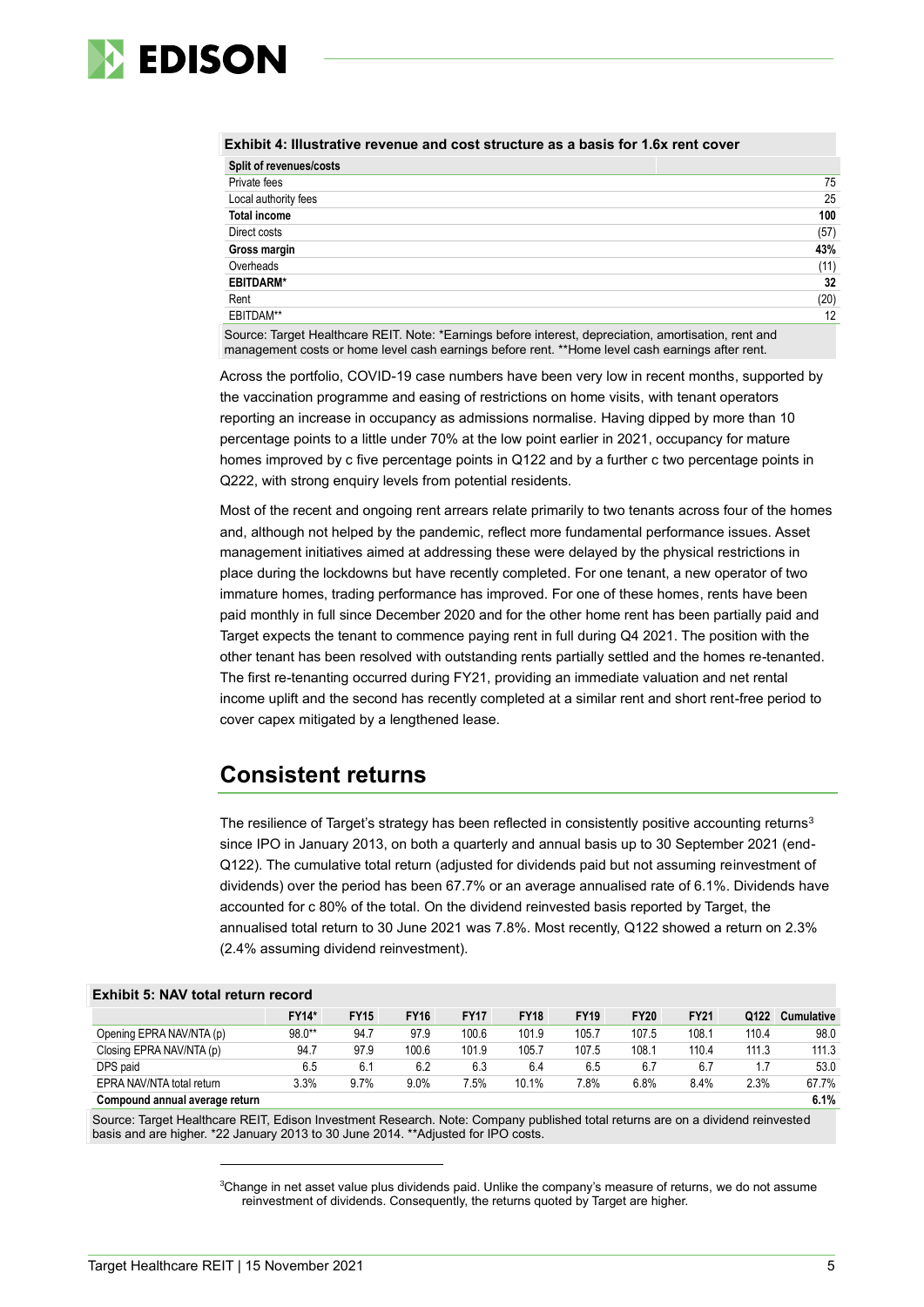

Consistent returns reflect steady and visible income growth with inflation-linked rents and long-term, triple net leases. Notwithstanding the pandemic, tenant performance has been supported by strong demographically driven demand for care home places, a shortage of quality accommodation and above-inflation fee growth. Attracted by the resilient income profile of the care home property sector, investor demand has been, and remains, strong, especially for high quality assets, leading to yield compression and capital growth. New entrants to the investment market such as Cofinimmo from Belgium and Korian REIT from France raises the prospect that valuation yields will further compress, benefiting capital growth but increasing the prices that must be paid for assets. Nevertheless, as we discuss in the next section, the investment manager continues to identify attractive acquisition opportunities and is confident of delivering further accretive portfolio growth.

## **Equity raised for further growth**

Having substantially deployed the proceeds of the February 2021 £60m (gross) equity raise, <sup>4</sup> and noting its strongest pipeline of acquisition opportunities to date, in September 2021 Target completed a further £125m (gross) equity raise, upsized<sup>5</sup> and oversubscribed. The c 108.7m new shares issued represented a c 21% increase in shares outstanding and the issue price of 115p was at a 4.2% premium to the 30 June 2021 EPRA NTA per share of 110.4p.

The strong pipeline of investment opportunities disclosed with the issue amounted to an aggregate c £230m (including costs), across 24 modern, purpose-built care homes, with an expected weighted average net initial yield of 5.6%. If completed, this pipeline would add 1,625 new beds, increase contracted rent by £12.9m pa, slightly increase the WAULT from 28.5 years to 28.8 years, and add further diversification, including seven new tenants, all known and approved by the investment manager. More specifically the announced pipeline comprised:

- ◼ A significant portfolio of 18 operational care homes for which an exclusivity agreement was in place and due diligence underway. Historically, to satisfy its strict acquisition criteria, <sup>6</sup> Target has built its portfolio in a granular way with a focus on individually selected assets. However, in this case the investment manager has an extremely in-depth knowledge of the portfolio assets, having sourced 17 of the 18 on behalf of the vendor. The portfolio generates £9.1m pa of contracted rent with 100% of rents collected through the pandemic.
- ◼ A further six assets in the final stages of due diligence, consisting of three operational modern care homes and three pre-let forward funded development projects.

Reflecting the upsizing of the equity raise and the investment manager's ability to identify attractive investment opportunities, we forecast Target to acquire assets to a value of £285m (including costs) by the end of March 2022 (end-Q322), including the c £34m committed since end-FY21.

### **Funding and balance sheet impact**

Including the £125m (gross) equity proceeds and associated debt funding, our assumed level of investment should allow Target to maintain a prudent level of gearing (loan to value ratio (LTV) of

<sup>4</sup>Prior to the September equity raise, Target had had committed £51m to four modern care homes, including one pre-let forward funded development, since the February equity raise.

<sup>5</sup>Target initially targeted gross proceeds of c £100m but this was increased to £125m in consideration of strong investor demand for the shares and the strength of the acquisition pipeline.

<sup>6</sup>Target's strict acquisition criteria target high-quality, modern, purpose-built care homes with en-suite wet-room facilities. Just 3% of beds within the pipeline assets are en-suite only (ie without en-suite wet-room facilities).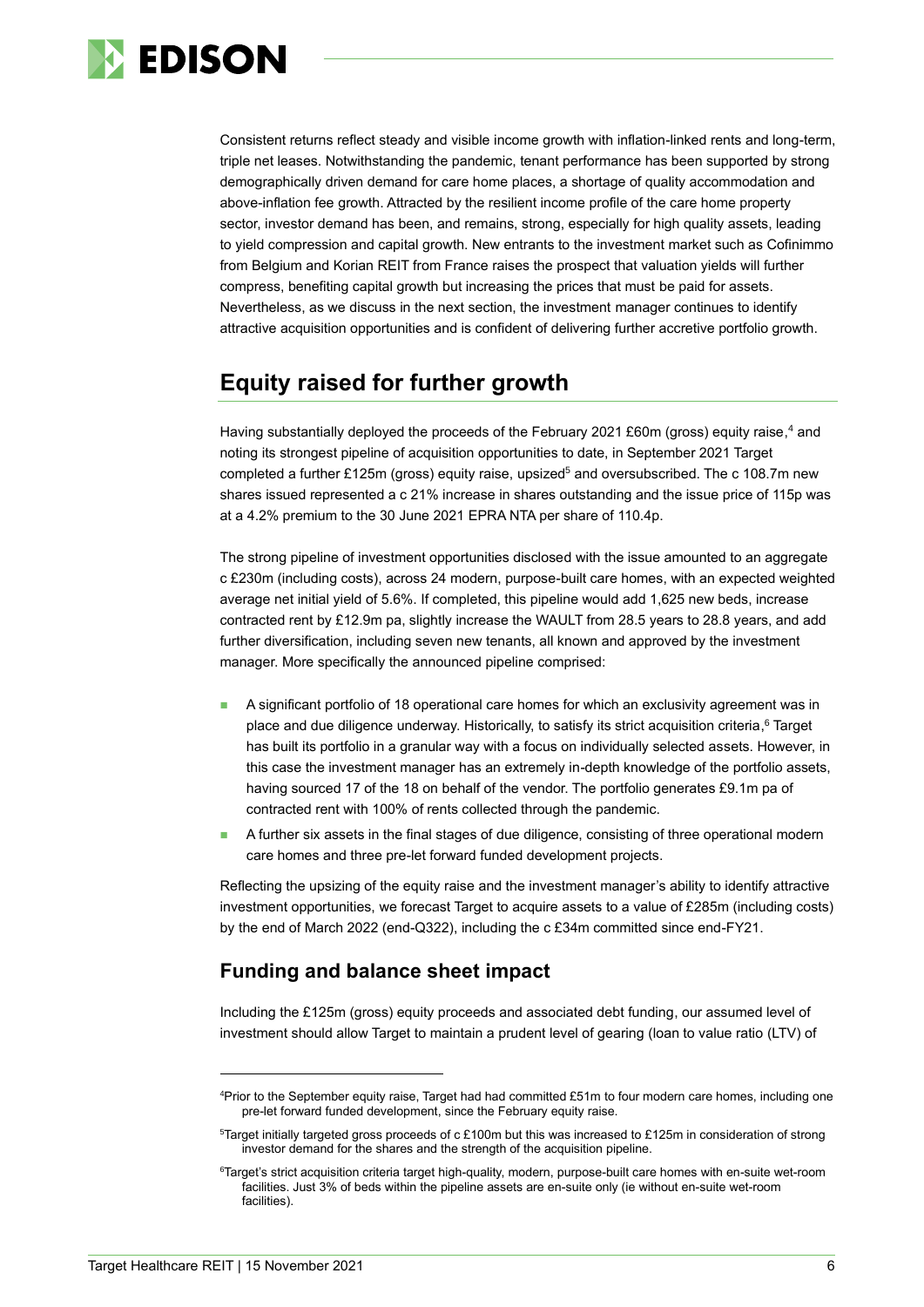

around 30%), well below the maximum permitted level of 35%. Historically the company has targeted a c 25% LTV, but the robust performance demonstrated through the challenging pandemic period suggests that a slightly higher gearing level is consistent with the company's return targets and provides an offset the compression in asset yields.

With the September equity raise proceeds temporarily used to repay flexible debt, end-Q122 gross borrowing was £80m and including cash of c £73m the net LTV was just 1%. However, the required borrowing to complete the transactions that we expect is ahead of the existing aggregate £220m of facilities (Exhibit 6) but negotiations to add c £100m of long-term funding are at an advanced stage. Our forecasts assume that £300m of the increased facilities are drawn, sufficient to fund acquisitions and current and future investment commitments.

| <b>Exhibit 6: Summary of existing debt portfolio</b> |                                       |                  |             |                  |  |  |  |  |  |  |
|------------------------------------------------------|---------------------------------------|------------------|-------------|------------------|--|--|--|--|--|--|
| Lender                                               | <b>Facility type</b>                  | <b>Facility</b>  | <b>Term</b> | <b>Margin</b>    |  |  |  |  |  |  |
| <b>RBS</b>                                           | Term loan                             | £30m             | Nov-25**    | $SONIA + 2.18\%$ |  |  |  |  |  |  |
|                                                      | Revolving credit facility             | $£40m*$          | Nov-25**    | SONIA + 2.33%    |  |  |  |  |  |  |
| <b>HSBC</b>                                          | Revolving credit facility             | £100m            | Nov-23***   | $SONIA + 2.17%$  |  |  |  |  |  |  |
| ReAssure                                             | Term loan & revolving credit facility | £50 <sub>m</sub> | Jan-32      | Fixed 3.28%      |  |  |  |  |  |  |

Source: Target Healthcare REIT. Note: \*HSBC facility includes two one-year extension options subject to HSBC approval.

Of the total existing debt facilities, £80m are fixed rate/hedged and £140m floating rate. The weighted average term to maturity at end-FY21 was 4.8 years and the weighted average cost of drawn debt was 2.9%. All existing loans are secured against investment properties owned by the group with maximum LTV requirements of 50–60% and interest cover ratios of a minimum 300%. All covenants have been complied with during the past year.

### **ESG at the core of strategy**

In common with most companies across the sector, Target is giving an increasing focus to its environmental, social and governance (ESG) strategy. As a starting point, the social impact that its homes can generate is significant and closely aligned with ESG principles. Target invests in modern, purpose-built care homes and within its investment selection puts an unwavering focus on the quality of the physical assets. It seeks good-quality tenants capable of providing strong levels of care, sustainably, over the long term and as an engaged landlord, works with tenants to support their operations and care quality. The contribution that modern, purpose-built homes can make in supporting care quality have been highlighted by the pandemic. Modern home configuration and design, including en-suite wet room facilities and generous communal space, make it possible to comfortably isolate individual floors, parts of floors or even individual rooms, to control the spread of infection, safely support visiting and exercise, and provide good air quality.

The board of Target is fully independent and brings a depth of relevant experience and skills to the company.

Having grown the portfolio with a focus on modern, purpose-built properties, incorporating sustainable and responsible investing principles, 100% of Target's homes have EPC<sup>7</sup> ratings of A-C, of which 92% are rated A-B.

<sup>7</sup>Energy performance certificates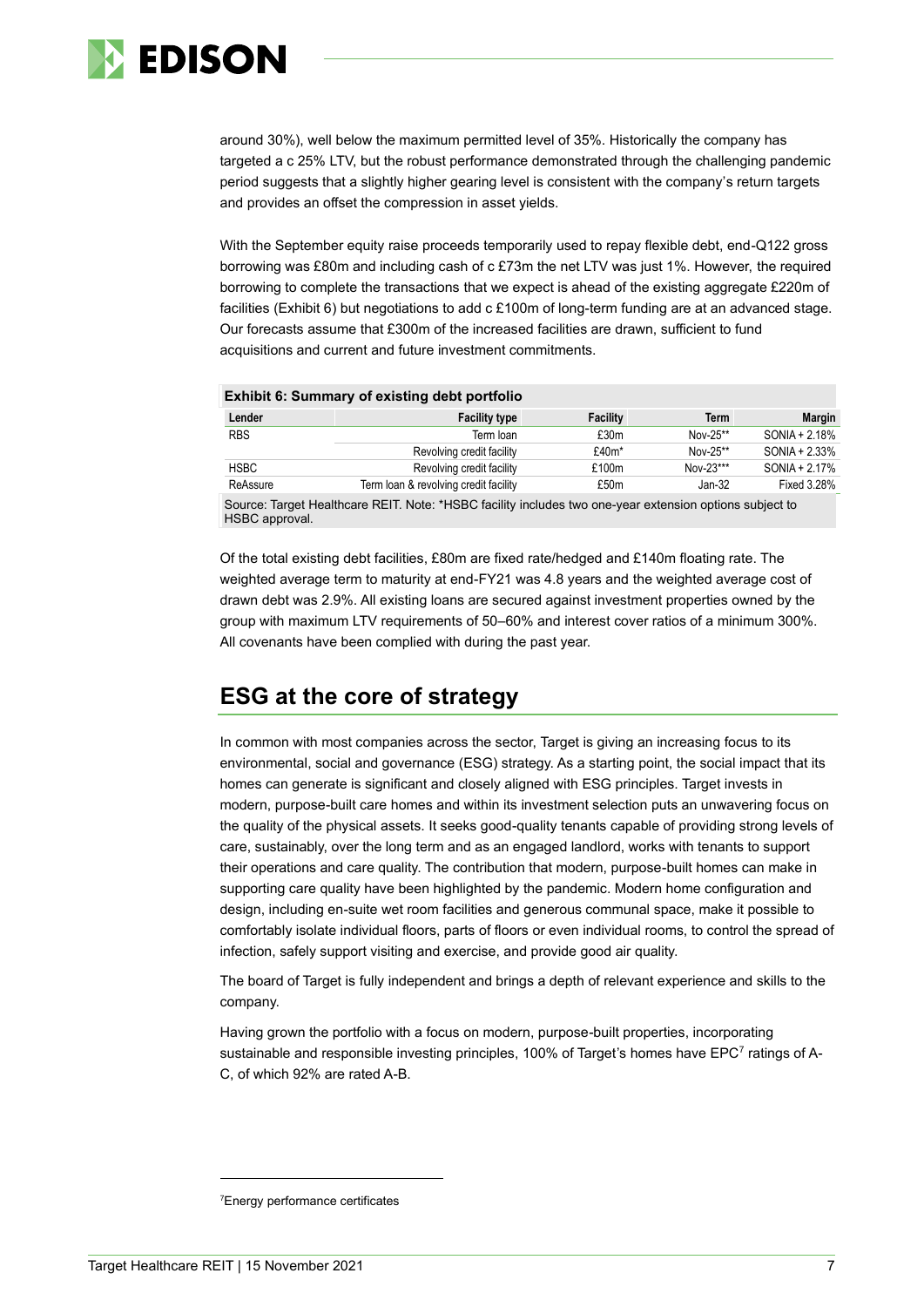

### **Government reforms are positive for the sector**

The fundamental drivers of the care home sector remain strongly positive, primarily driven by demographics (an ageing population with increasingly complex care needs) with little correlation to the wider economy. In recent years, capacity has failed to keep pace with this growing need and in many cases homes that are more reliant on local authority funding have been starved of the resources to maintain adequate staffing and levels of care. The recently announced reforms to health and adult social care aim to address this and targets a cumulative £36bn in new investment in health and social care over the next three years, funded by a 1.25% ring-fenced increase in the national insurance levy. It is the government's intention to improve the integration of the NHS and social care system to both improve outcomes and generate efficiencies (for example, freeing up hospital beds by increasing access to appropriate alternative care. Most of this new funding will go to the NHS, but £5.4bn pa of additional social care funding, including residential care for the elderly, will be available from 2022–25. The government will set out detailed plans in a 'white paper' later in the year, which is expected to make clear exactly how the new proposals will operate. Depending on the detail, as well as providing additional resources to fund more and better services, the reforms have the potential to provide greater certainty to care home operators in their long-term planning, an essential element in making sure that future needs are met.

Under the government's proposals, more people will become eligible for state support for social care, including elderly care, and from October 2023 nobody will pay more than £86,000 for adult social care in their lifetime. Those with assets of less than £20,000 will have their care costs fully met by the state and those with assets of between £20,000 and £100,000 will receive some meanstested state support. State support currently cuts off where assets are more than £23,250.

Combined with the growing, demographically driven need for elderly care, the reduced funding burden on individuals is likely to increase the number of requests that local authorities receive for long-term care. In 2019/20, of the 1.9m requests to local authorities (of which 1.4m were from elderly people), only 839,000 of applicants received the care support requested, primarily reflecting limited resources available. The fees paid by local authorities to providers are currently too low and are reset annually, making it difficult for the providers to plan and recruit or retain staff. Because of low fees, local authority funded recipients of residential care are subsidised by privately funded residents and the government is keen to address this and ensure that local authorities pay a 'fair rate'. This appears to be positive for local authority funded fees and while the government is also proposing that self-funders will be able to ask their local authority to arrange their care for them so that they may find better value care, it remains to be seen how this will work in practice. We believe it is very unlikely that providers of self-funded care will be willing to accept lower fees, especially for existing residents. Operators that are focused on local authority funded care appear clear beneficiaries but operators that provide a mix of self-funded and local authority care should also benefit, and this includes many of Target's tenant operators. Across its portfolio, while 62% of underlying operator fees include some element of self-funding (44% purely self-funding and 18% a mix of self-funding and public funding), $838\%$  is purely publicly funded. Publicly funded fee exposure for Target's tenants has increased slightly through the pandemic as the industry-wide increase in vacancy has been tilted towards self-funding (at end-FY20 the purely self-funded share for Target operators was 48%). We believe this mainly reflects the greater discretion that selfpaying residents are likely to have over the timing of admission as well as the desire by the NHS to free up hospital beds and is likely to revert as home occupancy returns to normal. The mix of

<sup>&</sup>lt;sup>8</sup>Public funding comprises local authority funding and NHS funding.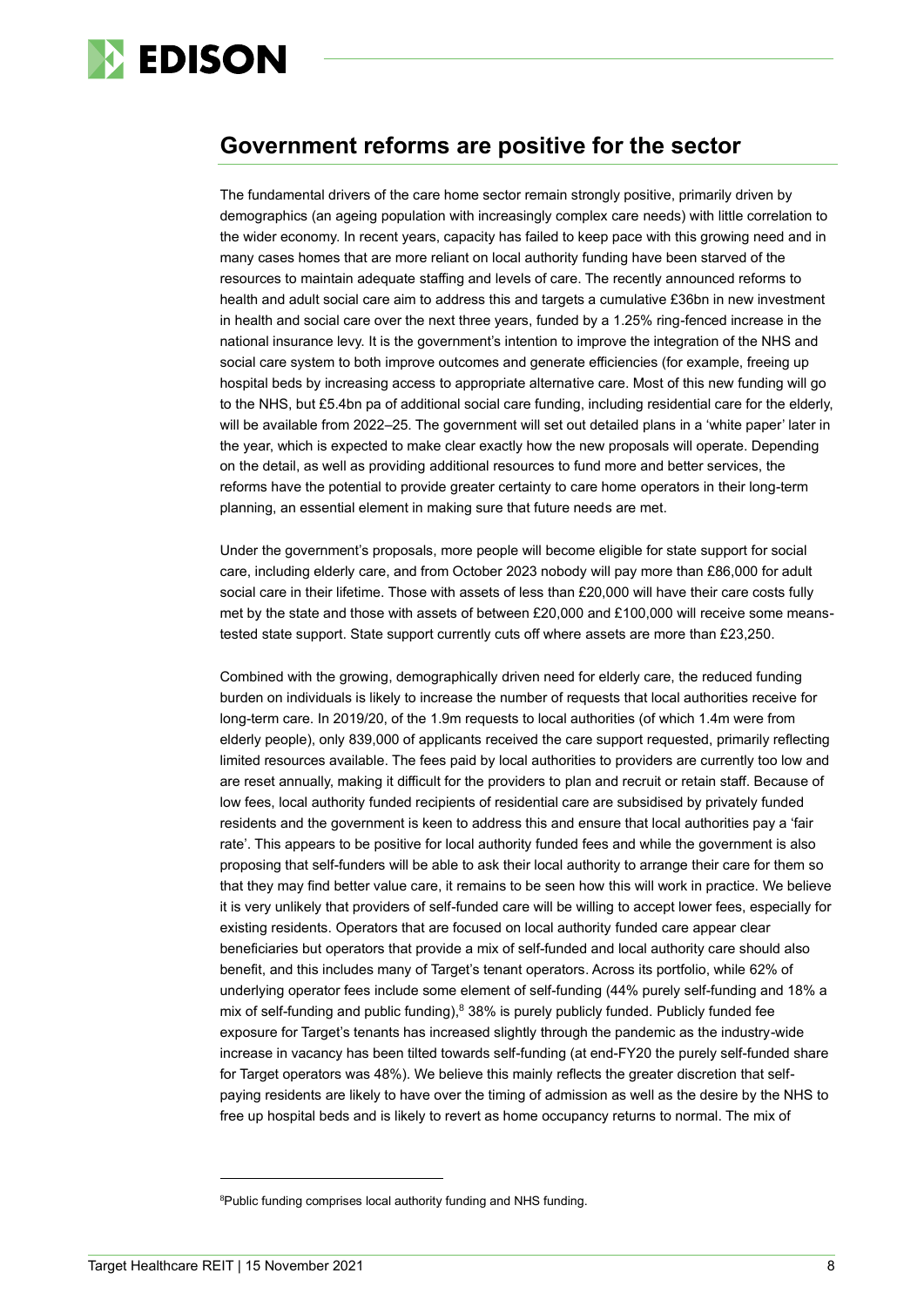

funding is reflected in average weekly fees charged by operators, with an average of £966 at 30 June 2021 compared with the market average of £790 estimated by the Laing Buisson consultancy.



### **Forecasts and valuation**

### **Summary of forecast changes**

Our forecasts are shown in detail in Exhibit 12 and summarised below. The September equity raise increased the number of shares outstanding by c 21% (and we estimate that this will increase FY22 average shares in issue by c 15%). We forecast the proceeds of the equity raise (and associated gearing) to be committed by the end of H122, but the full annualised impact will only be felt in FY24 as forward-funded projects complete during FY23.

|        | <b>EXILDIT 8: Summary of forecast changes</b> |                    |        |      |                        |        |     |                  |         |       |                    |        |        |      |        |
|--------|-----------------------------------------------|--------------------|--------|------|------------------------|--------|-----|------------------|---------|-------|--------------------|--------|--------|------|--------|
|        |                                               | Rental income (£m) |        |      | Adj. net earnings (£m) |        |     | Adjusted EPS (p) |         |       | EPRA NAV/share (p) |        | DPS(p) |      |        |
|        | Old                                           | <b>New</b>         | Change | Old  | <b>New</b>             | Change | Old | <b>New</b>       | Change  | Old   | New                | Change | Old    | New  | Change |
|        |                                               |                    | (%)    |      |                        | (%)    |     |                  | (%)     |       |                    | (%)    |        |      | (%)    |
| 06/22e | 56.4                                          | 58.4               | 3.5    | 33.6 | 33.4                   | $-0.7$ | 6.6 | 5.6              | $-14.3$ | 109.4 | 111.2              | 1.6    | 6.80   | 6.76 | $-0.6$ |
| 06/23e | 59.5                                          | 71.9               | 20.7   | 35.5 | 41.0                   | 15.4   | 6.9 | 6.6              | $-4.9$  | 111.9 | 115.1              | 2.8    | 6.88   | 6.86 | $-0.3$ |
| 06/24e | N/A                                           | 76.5               | N/A    | N/A  | 42.2                   | N/A    | N/A | 6.8              | N/A     | N/A   | 119.6              | N/A    | N/A    | 6.96 | N/A    |

**Exhibit 8: Summary of forecast changes**

Source: Edison Investment Research

This has a notable impact on FY22e earnings, although we expect dividend cover to be maintained at the FY21 level (80%) on an adjusted ('cash') earnings basis. For FY23 and FY24 we forecast dividends to be effectively covered on an adjusted basis and well covered on an EPRA earnings basis, with DPS growing by c 1.5% pa in FY23 and FY24.

#### **Exhibit 9: Dividend cover projections**

| Y24e | FY23e | FY22e | FY21 actual |                                              |
|------|-------|-------|-------------|----------------------------------------------|
| .27% | 119%  | 97%   | 105%        | Dividend cover by EPRA earnings              |
| 98%  | 96%   | 80%   | 80%         | Dividend cover by adjusted ('cash') earnings |
|      |       |       |             |                                              |

Source: Target Healthcare REIT FY21 data. Edison Investment Research forecasts

### **Key forecasting assumptions**

Our estimates assume £285m of new investment from end-FY21, including the c £34m of commitments already announced, all at a 5.6% net initial yield. We assume that £230m is committed by the end of 2021 (end-Q222), and that £45m of this commitment is to forward-funded developments that we assume will reach completion by Q323 (March 2023). We assume a further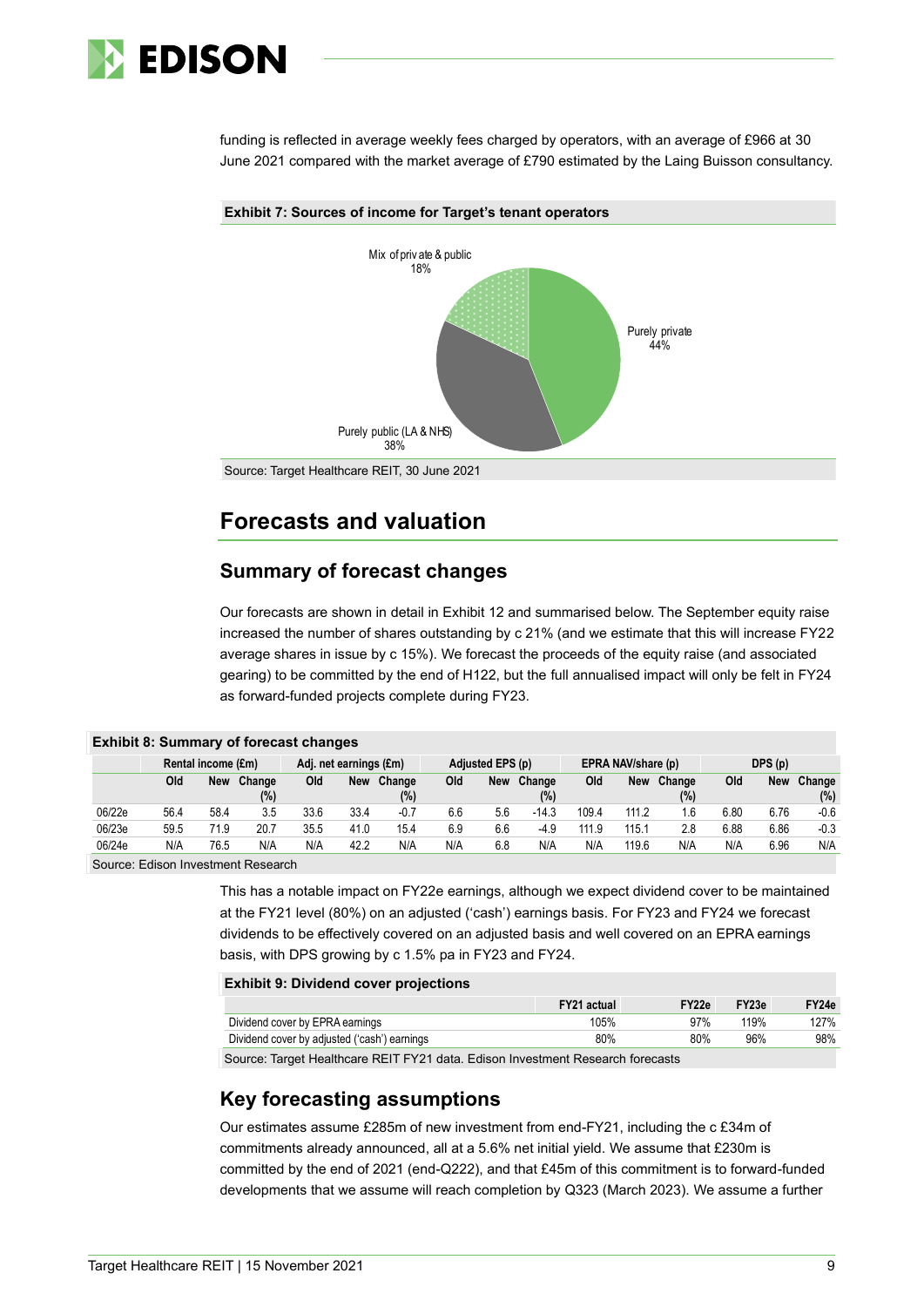

£55m of commitment by March 2022 (Q322). The first full year rent contribution from all assumed investments and development completions is thus FY24. Our other forecasting assumptions include:

- Rent indexation of 3% pa, broadly in line with the treasury consensus expectations.
- Expenses substantially driven by investment manager fees with a marginal rate of 0.95% on average net assets of more than £500m. Other expenses include a sharp decline in impairment of rent receivables (£2.7m in FY21, or more than 6% of cash rents) with a return to a background level of c 1%.
- Gross revaluation movements broadly in line with rent indexation, effectively assuming no change in valuation yields. As reported under IFRS in the income statement, in FY22e this is substantially offset by acquisition costs and IFRS smoothing rent effects. Our revaluation assumptions have a positive impact on LTV. Assuming no revaluation impact (unlikely as given contractually indexed rent uplifts this would imply margin widening of c 0.5%) and would increase LTV by c 250bp.

#### **Exhibit 10: Revaluation movements**

| £m                                                                                | <b>FY21 actual</b> | FY <sub>22e</sub> | FY <sub>23e</sub> | FY <sub>24e</sub> |
|-----------------------------------------------------------------------------------|--------------------|-------------------|-------------------|-------------------|
| Gross unrealised revaluation movement (incl held for sale)                        | 21.4               | 22.8              | 27.9              | 29.0              |
| Acquisition costs written off                                                     | (2.3)              | (11.5)            | 0.0               | 0.0               |
| Movement in lease incentives                                                      | (0.9)              | 0.0               | 0.0               | 0.0               |
| Net realised and unrealised valuation movement                                    | 18.2               | 11.3              | 27.9              | 29.0              |
| Movement in fixed or guaranteed rent reviews                                      | (8.7)              | (9.7)             | (12.0)            | (12.8)            |
| Gains/(losses) on revaluation of investment properties as per income<br>statement | 9.4                | 1.6               | 15.9              | 16.2              |
| Acquisition costs as % purchase value                                             | 4.3%               | 4 2%              | N/A               | N/A               |
| Gross revaluation as % opening portfolio value                                    | 3.5%               | 3.4%              | 2.9%              | 2.8%              |
| Gross revaluation gain per share (p)                                              | 4.2                | 3.7               | 4.5               | 4.7               |

Source: Target Healthcare REIT FY21 data. Edison Investment Research forecasts.

### **Valuation**

Target aims to provide shareholders with attractive and sustainable returns, primarily in the form of quarterly dividends. DPS has increased each year since IPO and has been the driver of consistent returns as shown in Exhibit 10 above. The current year DPS target of 6.76p (+0.6% vs FY21) represents an attractive yield of 5.7%. The shares trade at a c 6% premium to Q122 EPRA NTA per share of 111.3p, similar to the average since IPO but below the high of c 11%.

In Exhibit 11 we show a summary of the performance and valuation of a group of REITs that we consider to be Target's closest peers within the broad and diverse commercial property sector. The group is invested in the primary healthcare, supported housing and care home sectors, all targeting stable, long-term income growth derived from long-lease exposures.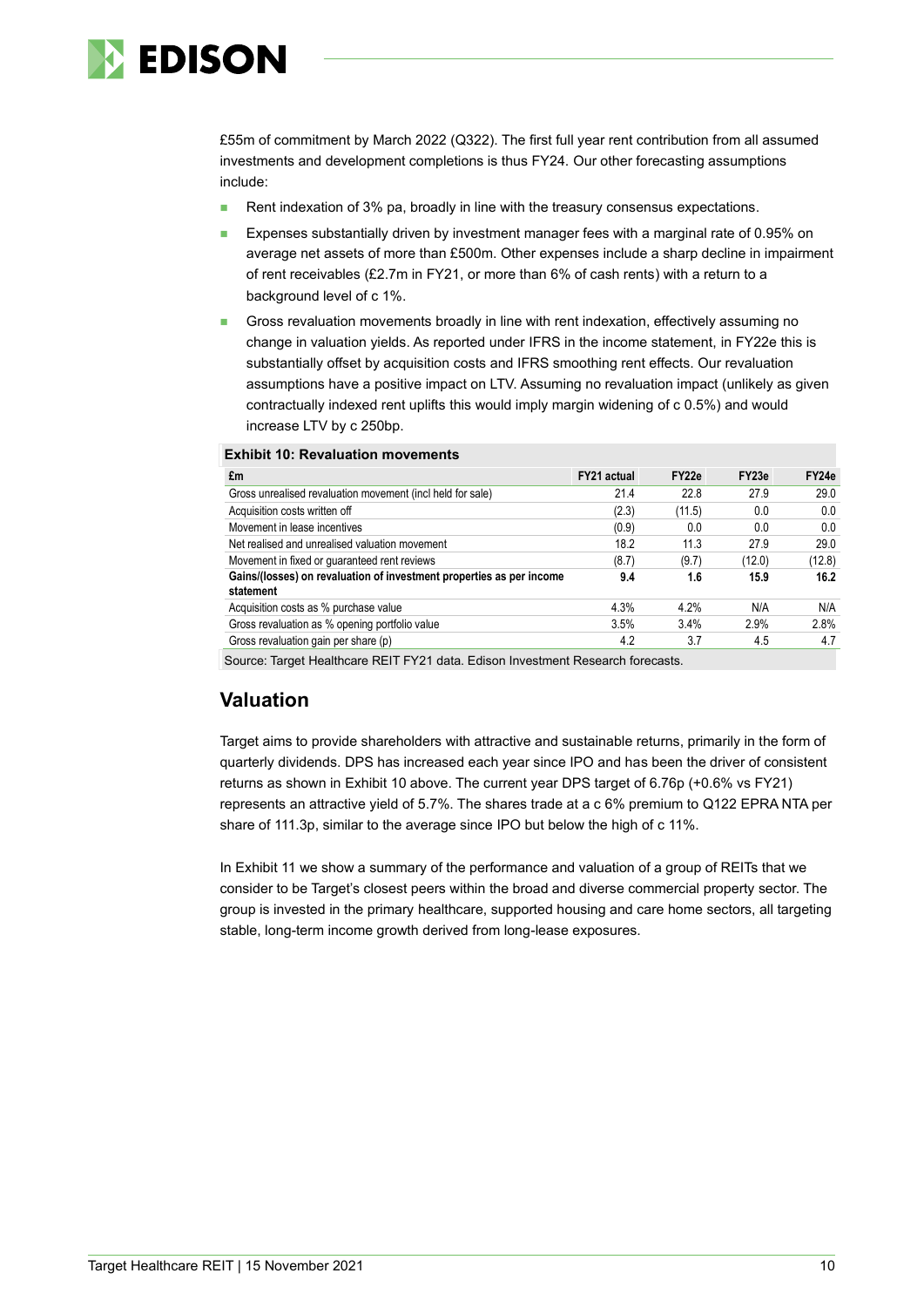

|                                    | <b>WAULT</b> | Price | <b>Market</b>      | <b>P/NAV</b> | Yield      | Target            | Share price performance |          |            |           |
|------------------------------------|--------------|-------|--------------------|--------------|------------|-------------------|-------------------------|----------|------------|-----------|
|                                    | (years)      | (p)   | cap. $(\text{Em})$ | $(x)^*$      | $(%)^{**}$ | yield<br>$(%)***$ | 1 month                 | 3 months | <b>YTD</b> | 12 months |
| Assura                             | 11           | 70    | 1878               | 1.23         | 4.1        | 4.2               | $-4%$                   | $-10%$   | $-8%$      | -8%       |
| Civitas Social Housing             | 23           | 92    | 573                | 0.85         | 6.0        | 6.0               | 5%                      | $-21%$   | $-12%$     | $-15%$    |
| Impact Healthcare                  | 19           | 119   | 380                | 1.07         | 5.4        | 5.4               | $1\%$                   | 1%       | 9%         | 14%       |
| <b>Primary Health Properties</b>   | 12           | 151   | 2134               | 1.31         | 4.1        | 4.1               | $-2%$                   | $-10%$   | $-1\%$     | 1%        |
| Residential secure Income          | N/A          | 98    | 168                | 0.93         | 5.1        | 5.1               | $0\%$                   | $-8%$    | 10%        | 8%        |
| <b>Triple Point Social Housing</b> | 26           | 96    | 387                | 0.90         | 5.4        | 5.4               | $-4%$                   | $-14%$   | $-14%$     | $-11%$    |
| Average                            | 18           |       |                    | 1.05         | 5.0        | 5.0               | $-1%$                   | $-10%$   | $-3%$      | $-2%$     |
| <b>Target Healthcare</b>           | 29           | 118   | 734                | 1.06         | 5.7        | 5.7               | 2%                      | $-4%$    | 4%         | 4%        |
| UK property sector index           |              | 1.925 |                    |              |            |                   | 3%                      | $-1\%$   | 20%        | 21%       |
| UK equity market index             |              | 4,195 |                    |              |            |                   | 2%                      | $1\%$    | 14%        | 18%       |

#### **Exhibit 11: Peer valuation and performance summary**

Source: Company data, Refinitiv pricing at 15 November 2021. Note: \*Based on last reported NAV. \*\*Based on trailing 12-month DPS declared. \*\*\*Based on current financial year company DPS target.

> In terms of average share price performance, the peer group has trailed the overall UK property sector and FTSE All-Share Index over the past year as less defensive, more cyclical areas of the market have rebounded. Over the same period, Target's share price performance has been stronger than the average for the group, although its yield remains above average on both a 12 month trailing basis and based on each company's current financial year target dividends. Target's P/NAV is in line with the average. There are several factors that suggest a continuing positive outlook for the shares including a combination of the WAULT with no break clauses and upwardsonly, triple net rents, mostly linked to RPI, which provides considerable visibility over a growing stream of contracted rental income. Rent indexation also offers considerable protection against inflation at a time when inflation expectations are increasing. <sup>9</sup> The resilience of Target's business model during the pandemic, with no interruption to quarterly dividends, is a further positive indicator for the rating of the shares.

<sup>9</sup>Most rents are capped and collared. Our expectation is that the average cap is c 4%, providing full inflation protection up to this level.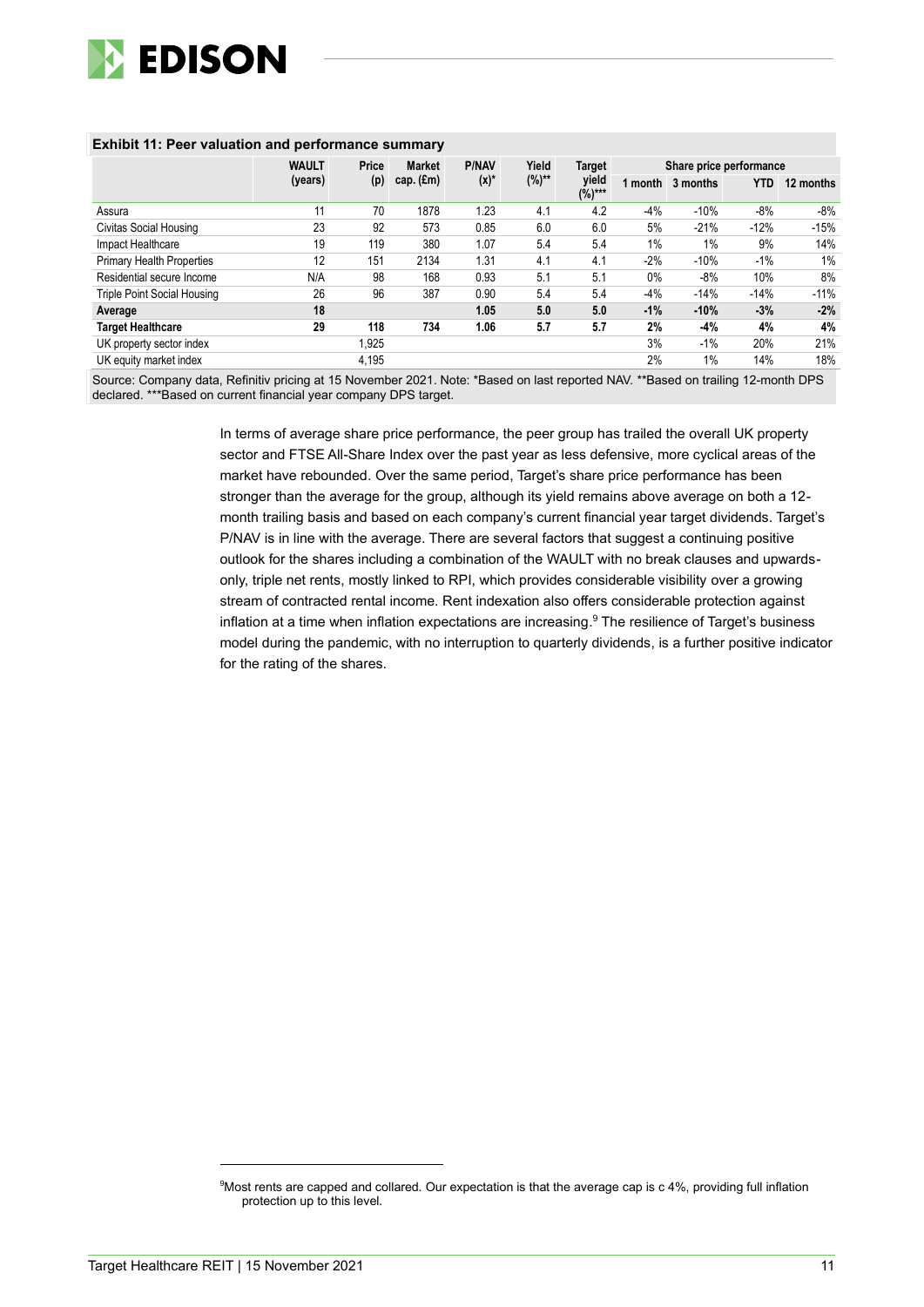

### **Exhibit 12: Financial summary**

| Year to 30 June (£m)                                                                           | 2017            | 2018            | 2019              | 2020              | 2021              | 2022e             | 2023e             | 2024e             |
|------------------------------------------------------------------------------------------------|-----------------|-----------------|-------------------|-------------------|-------------------|-------------------|-------------------|-------------------|
| <b>INCOME STATEMENT</b><br>Rent revenue                                                        | 17.8            | 22.0            | 27.9              | 36.0              | 41.2              | 48.7              | 59.9              | 63.8              |
| Movement in lease incentive/fixed rent review                                                  | 5.1             | 6.3             | 6.4               | 8.2               | 8.7               | 9.7               | 12.0              | 12.8              |
| adjustment                                                                                     |                 |                 |                   |                   |                   |                   |                   |                   |
| Rental income                                                                                  | 22.9            | 28.4            | 34.3              | 44.2              | 49.9              | 58.4              | 71.9              | 76.5              |
| Other income                                                                                   | 0.7             | 0.0             | 0.0               | 0.0               | 0.1               | 0.0               | 0.0               | $0.0\,$           |
| Total revenue                                                                                  | 23.6            | 28.4            | 34.3              | 44.3              | 50.0              | 58.4              | 71.9              | 76.5              |
| Gains/(losses) on revaluation                                                                  | 1.6             | 6.4             | 6.2               | 1.7               | 9.4               | 1.6               | 15.9              | 16.2              |
| Realised gains/(losses) on disposal                                                            | 0.0             | 0.0             | 0.0               | 0.6               | 1.3               | 0.0               | 0.0               | 0.0               |
| Management fee<br>Other expenses                                                               | (3.8)<br>(1.2)  | (3.7)<br>(1.5)  | (4.7)             | (5.3)             | (5.8)             | (7.4)             | (7.8)<br>(3.5)    | (8.0)             |
| Operating profit                                                                               | 20.1            | 29.6            | (2.7)<br>33.0     | (4.3)<br>37.0     | (5.3)<br>49.6     | (3.2)<br>49.3     | 76.5              | (3.6)<br>81.1     |
| Net finance cost                                                                               | (0.8)           | (2.0)           | (3.1)             | (5.4)             | (5.7)             | (7.1)             | (10.0)            | (10.2)            |
| Profit before taxation                                                                         | 19.3            | 27.6            | 29.9              | 31.6              | 43.9              | 42.3              | 66.5              | 70.9              |
| Tax                                                                                            | (0.2)           | 0.0             | 0.0               | 0.0               | 0.0               | 0.0               | 0.0               | 0.0               |
| <b>IFRS</b> net result                                                                         | 19.1            | 27.6            | 29.9              | 31.6              | 43.9              | 42.3              | 66.5              | 70.9              |
| Adjust for:                                                                                    |                 |                 |                   |                   |                   |                   |                   |                   |
| Gains/(losses) on revaluation                                                                  | (2.2)           | (6.4)           | (6.2)             | (1.7)             | (9.5)             | (1.6)             | (15.9)            | (16.2)            |
| Other EPRA adjustments                                                                         | 0.4             | 0.0             | 0.7               | 0.5               | (0.3)             | 0.0               | 0.0               | 0.0               |
| <b>EPRA</b> earnings                                                                           | 17.3            | 21.2            | 24.5              | 30.5              | 34.0              | 40.7              | 50.7              | 54.7              |
| Adjust for fixed/guaranteed rent reviews<br>Adjust for development interest under forward fund | (5.1)<br>0.0    | (6.3)<br>0.3    | (6.4)<br>2.0      | (8.2)<br>1.0      | (8.7)<br>0.6      | (9.7)<br>2.4      | (12.0)<br>2.3     | (12.8)<br>0.3     |
| agreements                                                                                     |                 |                 |                   |                   |                   |                   |                   |                   |
| Adjust for performance fee                                                                     | 1.0             | 0.6             | 0.0               | 0.0               | 0.0               | 0.0               | 0.0               | 0.0               |
| Group adjusted earnings                                                                        | 13.2            | 15.7            | 20.1              | 23.2              | 26.0              | 33.4              | 41.0              | 42.2              |
| Average number of shares in issue (m)                                                          | 252.2           | 282.5           | 368.8             | 440.3             | 475.4             | 593.1             | 620.2             | 620.2             |
| IFRS EPS (p)                                                                                   | 7.58            | 9.77            | 8.10              | 7.18              | 9.23              | 7.13              | 10.73             | 11.43             |
| EPRAEPS (p)                                                                                    | 6.87            | 7.50            | 6.63              | 6.92              | 7.16              | 6.86              | 8.17              | 8.82              |
| Adjusted EPS (p)                                                                               | 5.23            | 5.54            | 5.45              | 5.27              | 5.46              | 5.63              | 6.61              | 6.81              |
| Dividend per share (declared)                                                                  | 6.28            | 6.45<br>0.82    | 6.58              | 6.68              | 6.72              | 6.76              | 6.86<br>0.96      | 6.96<br>0.98      |
| Dividend cover (Adjusted earnings)<br><b>BALANCE SHEET</b>                                     | 0.83            |                 | 0.82              | 0.76              | 0.80              | 0.80              |                   |                   |
| Investment properties                                                                          | 266.2           | 362.9           | 469.6             | 570.1             | 629.6             | 914.7             | 954.4             | 970.6             |
| Other non-current assets                                                                       | 4.0             | 27.1            | 37.6              | 46.0              | 54.8              | 64.6              | 76.5              | 89.3              |
| Non-current assets                                                                             | 270.2           | 390.1           | 507.2             | 616.1             | 684.4             | 979.3             | 1,030.9           | 1,059.9           |
| Cash and equivalents                                                                           | 10.4            | 41.4            | 26.9              | 36.4              | 21.1              | 16.9              | 12.6              | 13.2              |
| Other current assets                                                                           | 25.6            | 3.4             | 4.3               | 11.2              | 12.9              | 4.2               | 4.5               | 4.6               |
| <b>Current assets</b>                                                                          | 36.0            | 44.8            | 31.2              | 47.6              | 34.0              | 21.1              | 17.1              | 17.9              |
| Bank loan                                                                                      | (39.3)          | (64.2)          | (106.4)           | (150.1)           | (127.9)           | (278.2)           | (299.0)           | (299.8)           |
| Other non-current liabilities<br>Non-current liabilities                                       | (4.0)           | (4.7)           | (7.1)             | (6.4)             | (6.8)             | (9.8)             | (10.6)            | (11.0)            |
| Trade and other payables                                                                       | (43.3)<br>(6.0) | (68.9)<br>(7.4) | (113.5)<br>(11.8) | (156.5)<br>(13.1) | (134.7)<br>(18.5) | (288.0)<br>(22.5) | (309.6)<br>(24.4) | (310.8)<br>(25.2) |
| <b>Current Liabilities</b>                                                                     | (6.0)           | (7.4)           | (11.8)            | (13.1)            | (18.5)            | (22.5)            | (24.4)            | (25.2)            |
| Net assets                                                                                     | 256.9           | 358.6           | 413.1             | 494.1             | 565.2             | 689.8             | 714.0             | 741.8             |
| Adjust for derivative financial liability                                                      | 0.0             | 0.1             | 0.7               | 0.2               | (0.3)             | (0.3)             | (0.3)             | (0.3)             |
| <b>EPRA</b> net assets                                                                         | 256.9           | 358.7           | 413.8             | 494.3             | 564.9             | 689.6             | 713.7             | 741.6             |
| Period end shares (m)                                                                          | 252.2           | 339.2           | 385.1             | 457.5             | 511.5             | 620.2             | 620.2             | 620.2             |
| IFRS NAV per ordinary share                                                                    | 101.9           | 105.7           | 107.3             | 108.0             | 110.5             | 111.2             | 115.1             | 119.6             |
| EPRA NAV per share                                                                             | 101.9           | 105.7           | 107.5             | 108.1             | 110.4             | 111.2             | 115.1             | 119.6             |
| EPRA NAV total return                                                                          | 7.5%            | 10.1%           | 7.8%              | 6.8%              | 8.4%              | 6.8%              | 9.6%              | 9.9%              |
| <b>CASH FLOW</b>                                                                               |                 |                 |                   |                   |                   |                   |                   |                   |
| Cash flow from operations<br>Net interest paid                                                 | 4.4<br>(0.6)    | 23.6<br>(1.4)   | 20.5<br>(2.3)     | 25.6<br>(4.1)     | 29.2<br>(4.2)     | 46.4<br>(6.3)     | 51.0<br>(9.2)     | 53.0<br>(9.4)     |
| Tax paid                                                                                       | (0.5)           | (0.1)           | 0.0               | (0.1)             | (0.0)             | 0.0               | 0.0               | 0.0               |
| Net cash flow from operating activities                                                        | 3.2             | 22.1            | 18.2              | 21.5              | 25.0              | 40.2              | 41.8              | 43.6              |
| Purchase of investment properties                                                              | (63.3)          | (90.0)          | (99.6)            | (117.5)           | (51.4)            | (283.5)           | (23.8)            | 0.0               |
| Disposal of investment properties                                                              | 0.0             | 0.0             | $0.0\,$           | 14.1              | 7.8               | 7.3               | 0.0               | $0.0\,$           |
| Net cash flow from investing activities                                                        | (63.3)          | (90.0)          | (99.6)            | (103.4)           | (43.6)            | (276.2)           | (23.8)            | 0.0               |
| Issue of ordinary share capital (net of expenses)                                              | 0.0             | 91.7            | 48.9              | 78.2              | 58.3              | 121.9             | 0.0               | 0.0               |
| (Repayment)/drawdown of loans                                                                  | 20.9            | 26.0            | 42.0              | 44.0              | (22.0)            | 150.0             | 20.0              | 0.0               |
| Dividends paid                                                                                 | (15.6)          | (17.4)          | (23.6)            | (29.2)            | (31.5)            | (40.0)            | (42.4)            | (43.0)            |
| Other                                                                                          | 0.0             | (1.5)           | (0.3)             | (1.6)             | (1.5)             | 0.0               | (0.0)             | 0.0               |
| Net cash flow from financing activities<br>Net change in cash and equivalents                  | 5.3<br>(54.7)   | 98.8<br>31.0    | 67.0<br>(14.5)    | 91.4<br>9.5       | 3.3<br>(15.3)     | 231.8<br>(4.2)    | (22.4)<br>(4.4)   | (43.0)<br>0.6     |
| Opening cash and equivalents                                                                   | 65.1            | 10.4            | 41.4              | 26.9              | 36.4              | 21.1              | 16.9              | 12.6              |
| Closing cash and equivalents                                                                   | 10.4            | 41.4            | 26.9              | 36.4              | 21.1              | 16.9              | 12.6              | 13.2              |
| Balance sheet debt                                                                             | (39.3)          | (64.2)          | (106.4)           | (150.1)           | (127.9)           | (278.2)           | (299.0)           | (299.8)           |
| Unamortised Ioan arrangement costs                                                             | (0.7)           | (1.8)           | (1.6)             | (1.9)             | (2.1)             | (1.8)             | (1.0)             | (0.2)             |
| Net cash/(debt)                                                                                | (29.6)          | (24.6)          | (81.1)            | (115.6)           | (108.9)           | (263.1)           | (287.4)           | (286.8)           |
| Gross LTV                                                                                      | 14.2%           | 17.1%           | 21.6%             | 24.9%             | 19.2%             | 28.8%             | 29.3%             | 28.5%             |
| Net LTV                                                                                        | 10.5%           | 6.4%            | 16.2%             | 18.9%             | 16.1%             | 27.1%             | 28.1%             | 27.2%             |

Source: Target Healthcare REIT, Edison Investment Research